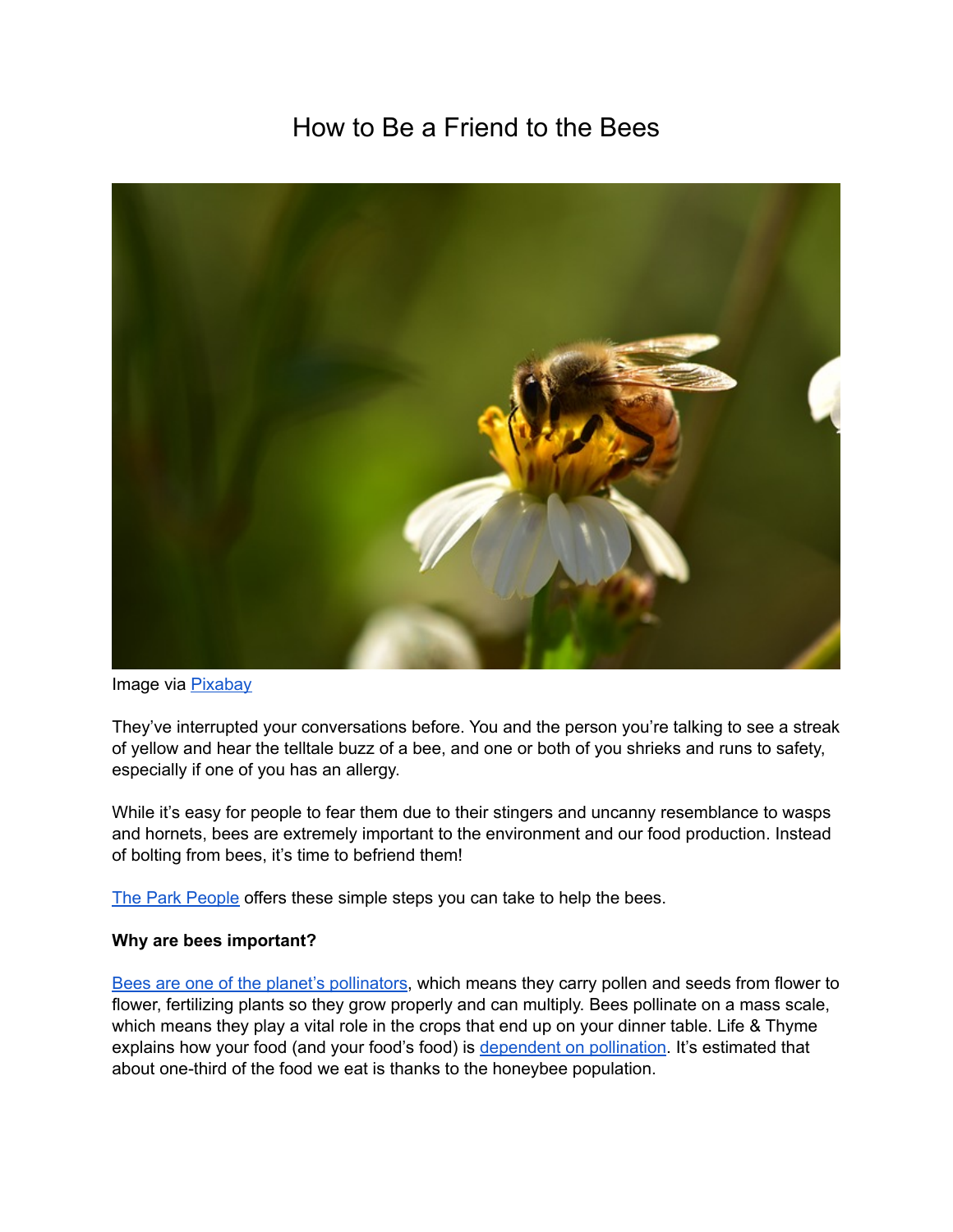Without bees, you wouldn't be able to enjoy a variety of vegetables, fruits, nuts, teas and coffees. Cotton would also become obsolete. Bees not only pollinate your food but food for the livestock you eat, as well as for other animals that keep the ecosystem in balance. Plants like clover and alfalfa need to be pollinated and are commonly used as feed for cattle, which makes bees important to the availability of meat and dairy products. They also help provide flourishing habitats for animals that eat the seeds and fruits from plants that are pollinated by bees.

Bee Culture points out that [colony Collapse Disorder,](https://www.beeculture.com/catch-the-buzz-colony-losses-105240/) pesticides and climate change are some of the reasons for the rapid decrease in our bee population. In 2017, one species of [bumblebee](https://www.scientificamerican.com/article/u-s-lists-a-bumble-bee-species-as-endangered-for-first-time/) was added to the endangered list for the first time ever, and several other types of bees have already made the list.

## **What Can You Do to Help?**

With the dwindling bee population, there are a few simple steps anyone can take to help ensure our pollinating friends don't continue disappearing on us.

### **Plant a bee-friendly garden**

If you've been looking for motivation to start your own garden, what better reason than to help a disappearing pollinator? And if you're a beginner gardener, a bee-friendly garden will be easy to manage since bees are attracted to groups of the same plants. The good news? You only need to learn how to [plant a small variety of bee-attracting plants](https://www.gardendesign.com/flowers/bees.html). Skipping the pesticides or herbicides, which are harmful to bees, means less cost for you and more health and vitality for the bees in your garden. Take note, if the space you want to use overlaps with a neighbor's or nearby community, it's wise to get a quick property survey to confirm boundary lines.

Even if you don't own your property or have your own yard, you can help bees by planting beefriendly flowers and plants on your balcony. Using window boxes or planters can create a wonderful environment where bees can forage. You can also put out a small bath with fresh water that won't take up too much space, since bees need to drink and bathe, too.

Make sure your garden has something blooming almost all year round. If you plant a variety of flowers that bloom during different seasons, the bees will have a food source throughout the year and you'll be able to enjoy a mix of seasonal blooms.

### **Call a local beekeeper**

If you have a beehive on your property or see one that could be compromised, call a local beekeeper instead of a pest removal service. [A beekeeper](https://www.abfnet.org/page/swarms) will be able to safely move the hive without hurting the bees inside. A pest service will typically treat the hive with chemicals, which will kill the bees inside, thus affecting the bee population for the worse.

Another way to support bees is by purchasing local honey at farmer's markets, in addition to buying different types of produce for sale. By supporting local farmers and beekeepers, you are also supporting the local bee population.

### **Learn to be a beekeeper**